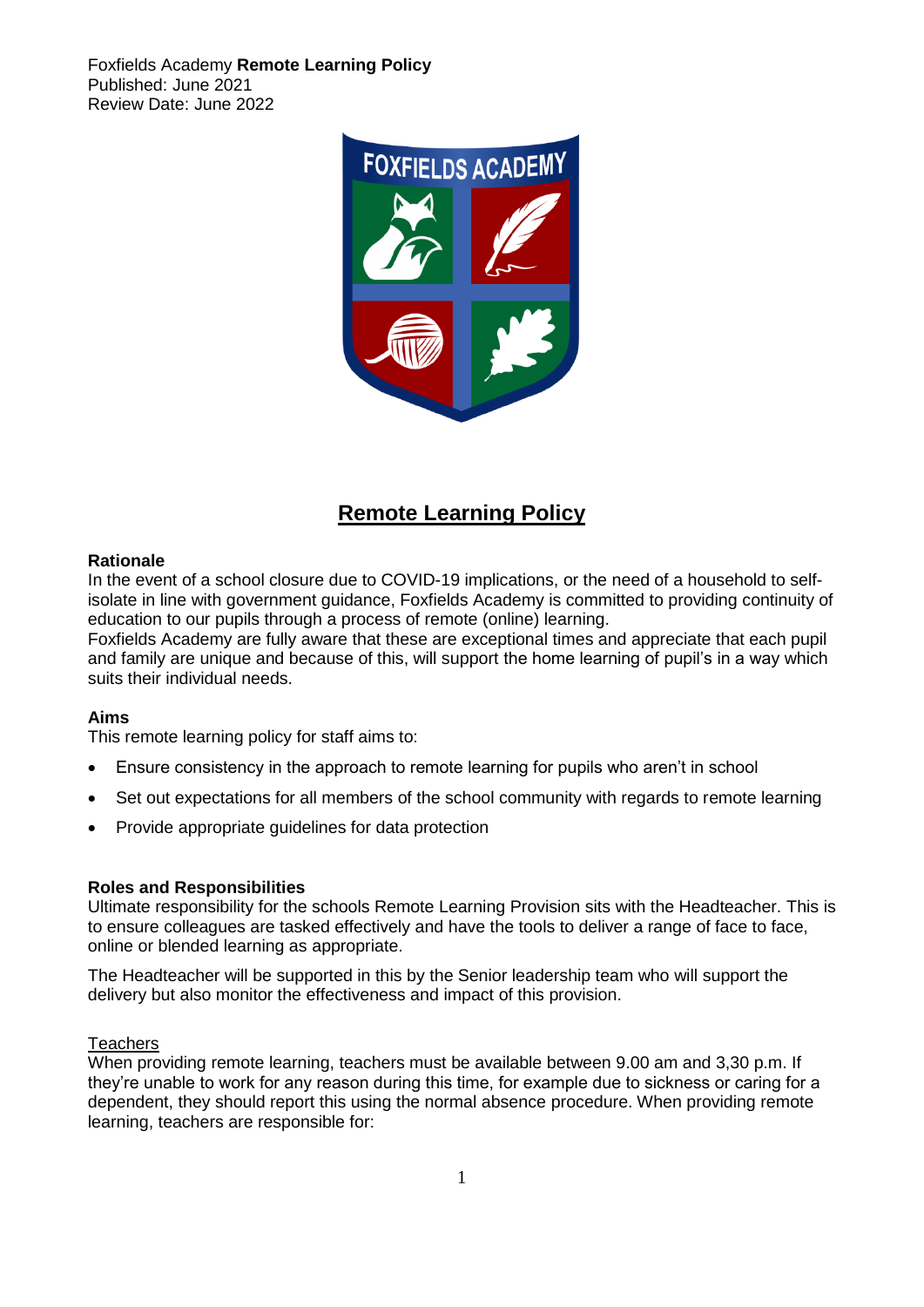- Setting work for their class which is both differentiated and in line with the child's prior learning and next steps. The work should be planned in accordance with the schools Medium Term Plans and topics to ensure continuity of learning when the child returns to school. Due to the additional needs of our pupils we must recognise that for most of our pupils they will need support from home to complete tasks so it is important that we work in partnership with parents to set a realistic expectation of what can be achieved.
- The school does have provision to deliver online learning through Microsoft Teams. We recognise that our pupils may need support in accessing this at home and teachers will therefore use teams whilst teaching in school to ensure pupils can use this effectively.
- Providing feedback on work as we anticipate any closure being short term we would request that work covered at home is sent back in to school on the child's return so it can be reviewed and recorded appropriately. The teacher will provide feedback in the most appropriate way for the pupil, this may be in the format of; video blog, individual feedback via email to parents or telephone calls.
- Keeping in touch with pupils who aren't in school and their parents/carers:
	- $\circ$  Welfare calls to parents are made weekly by the class teacher or in their absence a member of the Senior Leadership Team (SLT). The calls are used by the school to better understand how parents are coping through a closure and if work is appropriate.
	- $\circ$  The Welfare call is recorded on Behaviourwatch which is then monitored by the SLT with any concerns flagged for a follow up call. If the teacher feels the child or family present a more immediate concern this should be instantly raised with the Designated Safeguarding Lead, or a member of the SLT in their absence, who will assess the situation and consult other services such as Social Care.
	- $\circ$  If a parent is unable to be contacted for more than a day then a home visit will be conducted by a member of the SLT
	- Attending virtual meetings with staff, parents/carers and pupils
		- o Staff will be appropriately dressed as per the school's dress code
		- o If Teams calls are made from a home setting then the staff members location within the home should be professionally appropriate with nothing personal on display.
		- o To safeguard children, staff and parents the Teams recording facility should be used so a record of the interaction exists with all parties appropriately informed of this before the session starts. The recording of such sessions will be stored on the school's secure server. If the recording facility is not available, multiple staff members must be present throughout the Teams interactions.

# Teaching Assistants

When assisting with remote learning, teaching assistants must be available between 9.00 am -3.30 p.m. If they're unable to work for any reason during this time, for example due to sickness or caring for a dependent, they should report this using the normal absence procedure.

When assisting with remote learning, teaching assistants are responsible for:

 $\circ$  Preparing materials, resources and activities to be sent home, co-ordinated by the class teacher.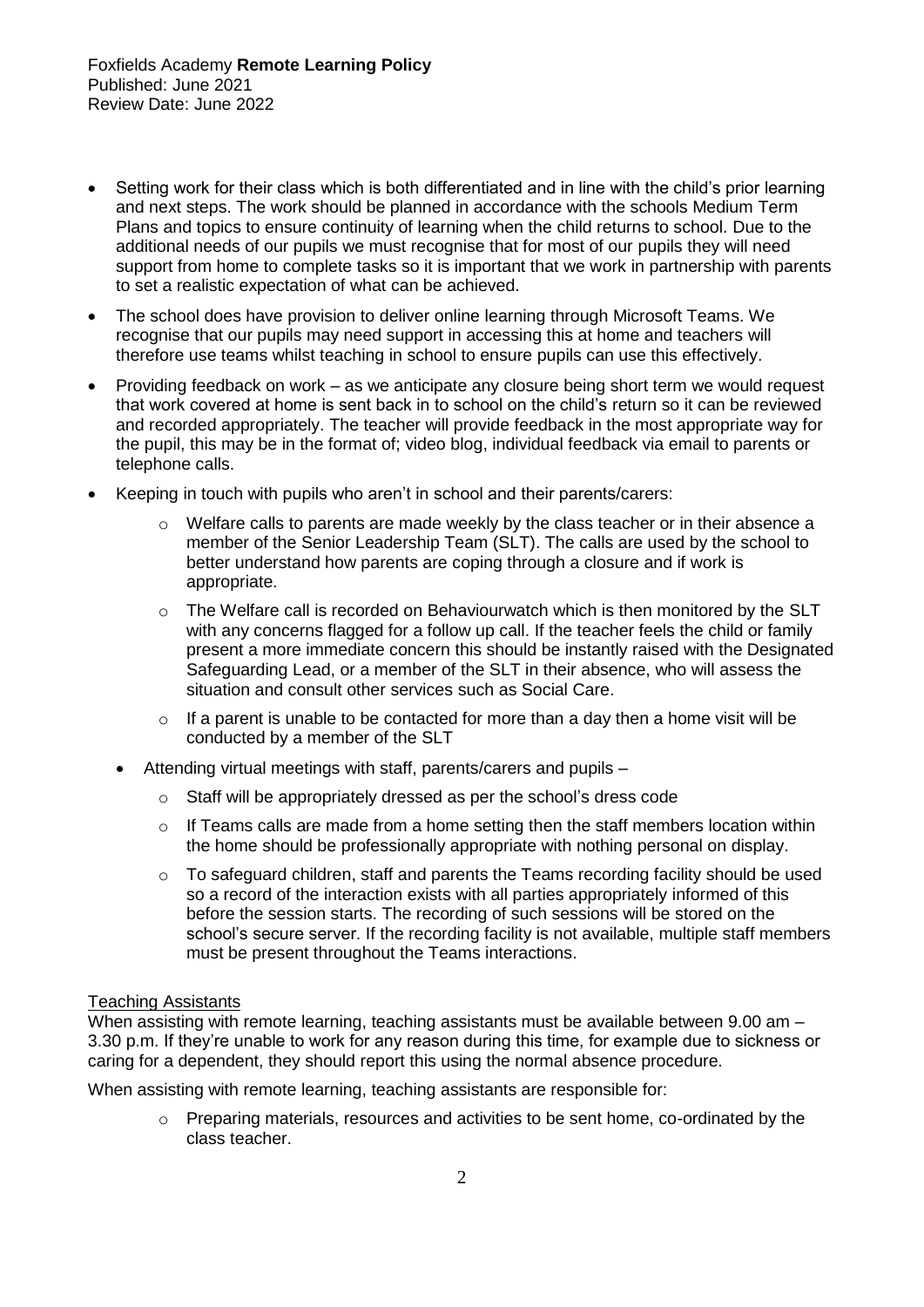## Subject Leaders

Alongside their teaching responsibilities, teachers are also responsible for:

- Considering whether any aspects of the subject curriculum need to change to accommodate remote learning or wider curriculum development.
- Working with colleagues to support remote learning or to make sure all work set is appropriate and consistent
- Working with other subject leads and senior leaders to make sure work set remotely across all subjects is appropriate and consistent, and deadlines are being set an appropriate distance away from each other
- Monitoring the remote work set by teachers in their subject
- Alerting teachers to resources they can use to teach their subject remotely

## Senior Leaders

Alongside any teaching responsibilities, senior leaders are responsible for:

- Co-ordinating the remote learning approach across the school
- Monitoring the effectiveness of remote learning through regular meetings with teachers and subject leaders, reviewing work set or reaching out for feedback from pupils and parents
- Monitoring the security of remote learning systems, including data protection and safeguarding considerations
- Liaising with the Trust's Strategic Lead for Technology to assess the technology needs of the pupils including the provision of technology devices
- Sourcing support in order to assist pupils and parents/carers with accessing the internet or devices

# Designated Safeguarding Lead (DSL)

The responsibilities of the DSL are outlined in the school's Child Protection Policy, underpinned by Keeping Children Safe in Education and is responsible for following all statutory safeguarding procedures. The DSL, or Deputy Designated Safeguarding Lead (DDSL) in the absence of the DSL, will make weekly telephone contact with all pupils/parents/carers throughout their duration of remote learning. This contact will be increased in order to provide additional pastoral support for pupils/parents/carers when necessary. The DSL, and DDSL in their absence, will remain in regular contact with all stakeholders working with a pupil/parent/carer.

The DSL, and DDSL in their absence, will be contactable for all staff, and parents/carers between the hours of 08.00am and 06.00pm.

Designated Safeguarding Lead: Lizzie Papworth Telephone: 07436 336736

Deputy Designated Safeguarding Lead: James Ellis Telephone: 07725 595382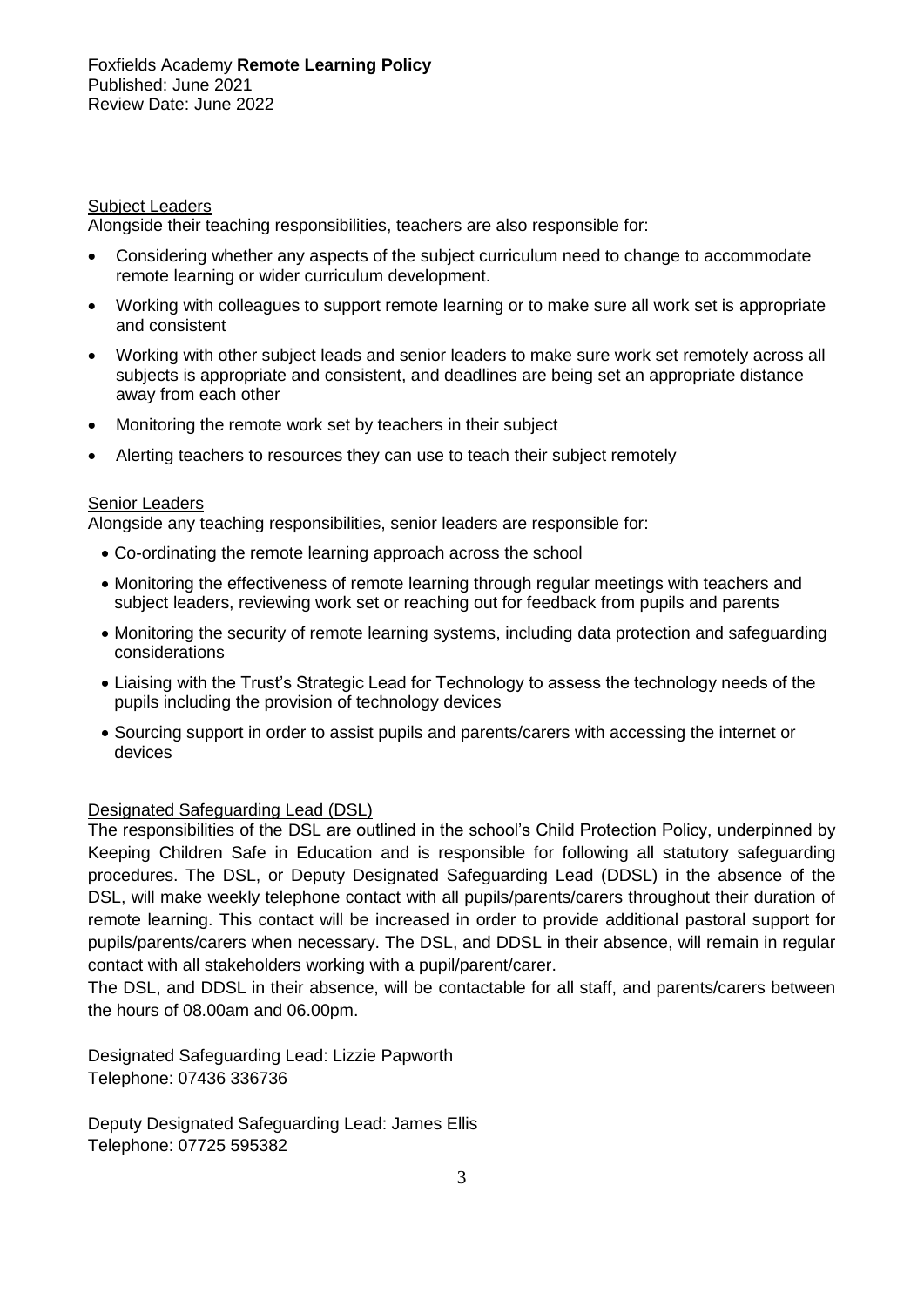Foxfields Academy **Remote Learning Policy**  Published: June 2021 Review Date: June 2022

## Pupils

Staff can expect pupils learning remotely to:

- Complete all work set by teachers to their best ability
- Seek help if they need it, from teachers or teaching assistants
- Alert teachers if they're not able to complete work
- Talk to school staff if they have any concerns

## Parents/Carers

Staff can expect parents/carers with children learning remotely to:

- Be contactable during the school day, or provide contact details for a named person responsible for the pupil if parents/carers are unavailable
- Make the school aware if their child is sick or otherwise can't complete work
- Seek help from the school if they need it
- Be courteous and considerate when corresponding with staff

## **Communication and Devices Audit**

A Communication and Devices Audit will be completed before all pupils join Foxfields Academy. This audit will access each pupil's and parent's/carer's ability to access the internet on a suitable device at home. The school will temporarily supply appropriate equipment to ensure pupils, who are not able to access remote learning at home, can complete work at home via the internet.

## **Data Protection**

# Accessing personal data

When accessing personal data for remote learning purposes, this will be done through a school owned device using the schools agreed learning platform.

## Processing personal data

Staff members may need to collect and/or share personal data such as an email address or telephone numbers as part of the remote learning system. As long as this processing is necessary for the school's official functions, individuals won't need to give permission for this to happen.

However, staff are reminded to collect and/or share as little personal data as possible online.

## Keeping devices secure

All staff members will take appropriate steps to ensure their devices remain secure. This includes, but is not limited to:

• Keeping the device password-protected – strong passwords are at least 8 characters, with a combination of upper and lower-case letters, numbers and special characters (e.g. asterisk or currency symbol)